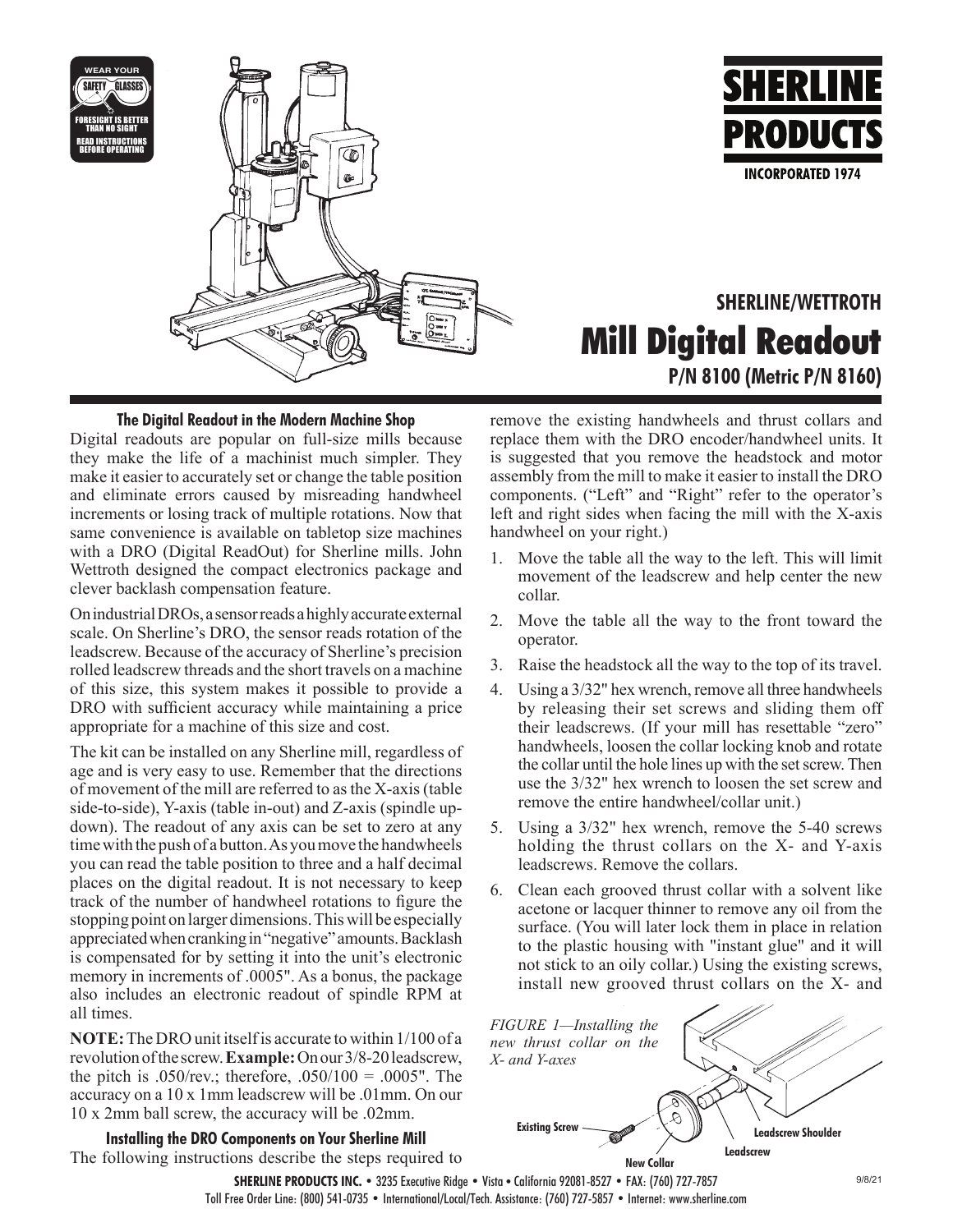

*FIGURE 2—Making sure the leadscrew is centered*

Y-axes, making sure the leadscrew is centered in the collar. Make sure the screws are secure, but do not overtighten. If a shim washer was present on your existing leadscrew, reinstall it as it was before.

7. Install a new handwheel and encoder ring on the X- and Y-axes. (The encoder ring has been factory installed on the handwheel for easier assembly.) Note that the X and Y handwheels are similar except on the X-axis, the numbers on the handwheel face away from the handwheel. On the Y-axis they face toward the handwheel. Make sure the shoulder at the end of the leadscrew thread is seated against the thrust collar and the handwheel is pushed in tightly to remove end play before tightening the set screw. On the X-axis, push the table AWAY from the handwheel while pushing the handwheel onto the leadscrew shaft. On the Y-axis, hold the table (not the base) with one hand and push the handwheel onto the shaft with the other. Rotate the handwheel so that the set screw tightens on a new part of the shaft. If you don't, it will tend to pick up



*FIGURE 3—(Above) Detail of the encoder housing showing direction of installation*



*FIGURE 4—Installing the encoder unit over the thrust collar. The unit can be installed upside down to make it easier to put in the screws. It is then rotated into position and tightened to lock it in place.*



*FIGURE 5—Rotating the unit into its proper position. (Note: Handwheel/encoder unit not shown for clarity.)*

its old indentation making it difficult to tighten it in a new position.

See Figure 3 for orientation of the encoder housing. The thicker shoulder inside the encoder should be facing toward the thrust collar. It is easier to tighten the screws if you install the units upside down with the screws coming down from the top. Place the two halves of the shell over the thrust collar and over the encoder ring and install the four #2 x 3/8" self-tapping screws. Draw the screws down until they seat snugly, but DO NOT OVERTIGHTEN or you will strip the threads! Once tightened into position, the unit can be rotated around until the screws and cable are on the bottom.\* When finished, the cable from the X-axis encoder should come off to the rear, and the cable from the Y-axis encoder should come off to the right.

\***NOTE:** The unit should be tight enough so that it doesn't move accidentally once positioned. If it rotates too easily when the screws are tightened, you can remove the housing shell and sand the mating surfaces on a piece of sandpaper on a flat surface until they grip the collar tightly enough.

8. Using a 1/8" hex wrench, remove the flat head screw that holds the Z-axis thrust collar to the column. Remove the collar by lifting it up and off the Z-axis

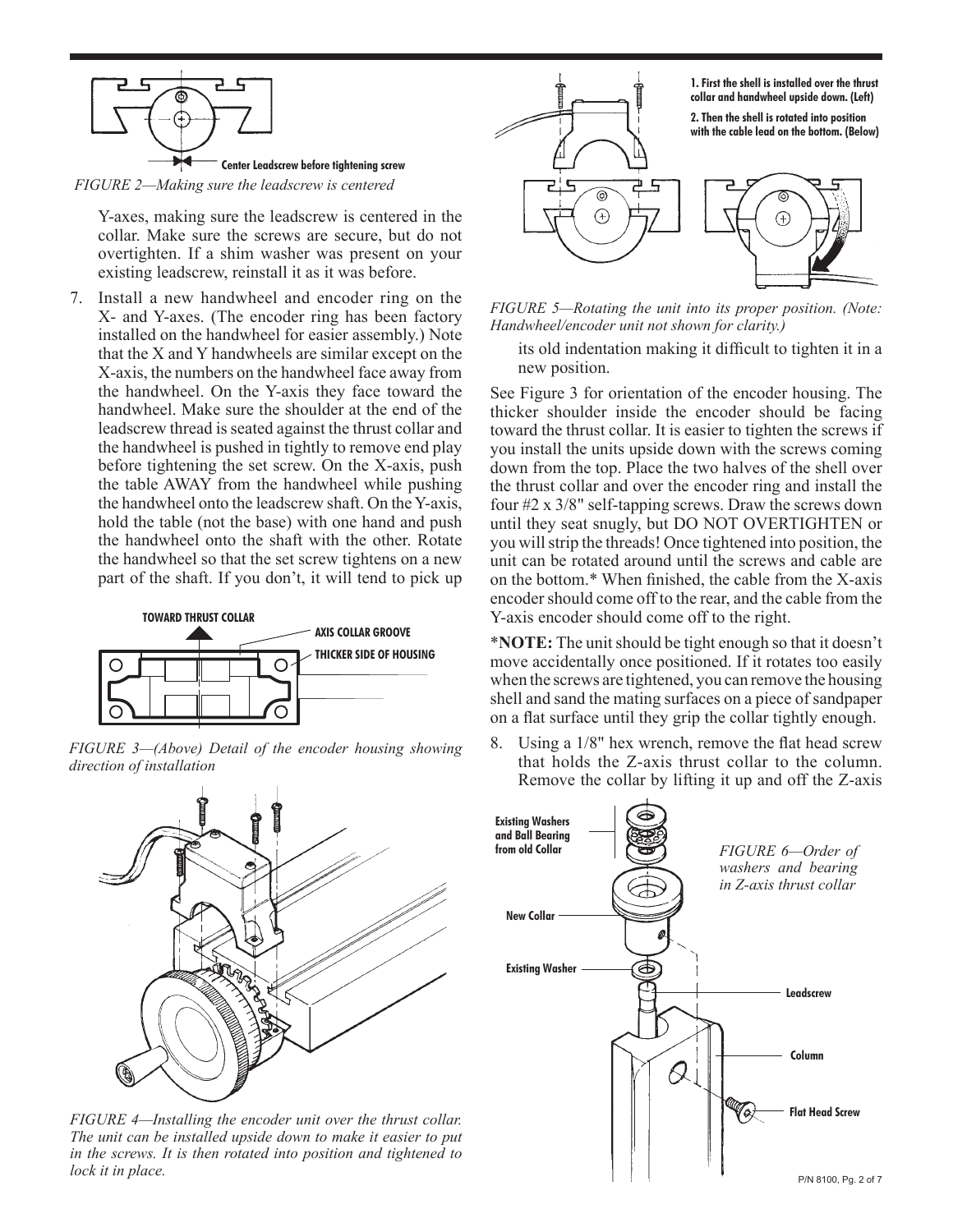leadscrew. If the spacer washer sticks to the bottom of it, remove it and reinstall it on the leadscrew shaft. Then remove the ball bearing thrust and two washers from the collar and reinstall them in the new Z-axis thrust collar in the same order. (See Figure 6.) Install the new collar on the leadscrew shaft and secure it to the bed with the flat head screw.

- 9. Install the remaining handwheel and encoder unit onto the Z-axis leadscrew. Lift up on the saddle assembly until the washer and shoulder of the leadscrew are all the way up against the bottom of the collar. Then push down on the handwheel and tighten its set screw, being sure to tighten it against a new spot on the shaft. If installed on your machine, reinstall the 5-40 x 3/8" flat head screw through the center of the Z-axis handwheel and into the end of the leadscrew. See "Adjustint the Z-axis handwheel" on page 4 for more details on adjusting this screw. Install the pickup housing over the handwheel unit as shown in Figures 4 and 5. When finished, the cable should exit toward the left when viewed from the front.
- 10. The sensors that read gear-tooth position as you turn the handwheel are located in the bottom of the handwheel housing. If the housing moves, it is the same as if you moved the handwheel, because it changes the relationship between the sensor and the gear tooth. Therefore, the housing should be anchored in place so that it cannot be inadvertently moved. The screws that hold the two halves together go into plastic, and overtightening them can strip the threads out of the hole. A good solution is to place a drop of "super glue" between the plastic housing and the metal collar once the housing is positioned where you want it. This will keep it in place but can still be broken loose if you need to later.

### **Installing the RPM Sensor**

1. Reinstall the headstock/motor/speed control onto the mill.



*FIGURE 7—Mounting the sensor to the belt housing*

2. Peel off the backing and apply the 2-1/2" round decal to the pulley. (HINT: A little liquid window cleaner on the pulley allows the decal to be repositioned and bubbles squeezed out before it sticks. Once the liquid is squeezed out and dries, the adhesive on the sticker will stick fine.)

**NOTE:** You must make sure you have the correct tach sticker for your machine. Use a 6-pulse (P/N P/N 81510) tach sticker if your machine is a leadscrew machine, or a 5-pulse tach sticker (P/N P/N 87860) if your machine is a ball screw machine.

3. Locate the RPM sensor by holding it in the position shown in Figure 7. Mark the center of the hole on the plastic belt housing and drill a 1/16" hole. Fasten the sensor to the belt housing using the self-tapping screw provided. (Do not overtighten or you can strip the threads.) A plastic tie-wrap is provided to secure the sensor lead to the motor's power cord to keep it out of the way.

**NOTE:** If you have a mill with an older AC/DC motor that does not have a plastic belt guard, the RPM sensor can be mounted in the proper position over the pulley by attaching it to the motor mounting bracket. Locate and mark where the hole should be drilled. Remove the motor and drill a hole through the bracket. You can use a self-tapping sheet metal screw or a bolt and nut through the hole or you can tap the hole to match the thread of the bolt you use.

#### **Hooking up the Connecting Cables**

Plug the cable connector from each encoder unit into is respective port on the display unit. The telephone type cable connectors go in with the locking tab facing up when the unit is lying on its back. The RPM sensor cable goes into the port marked "Tach In".

Plug the power adapter into the bottom hole marked "DC In", and plug the transformer into a 115 VAC (60 Hz.) source. Check to make sure all three axes are functioning. Turn on the motor and check to see that the RPM indicator is functioning.

#### **Initializing Your Display for Inch or Metric Leadscrews**

When you press the "Power" button to turn your system on, the upper right corner of the display will read either "inch" or "metric" mode. Normally, the DRO will be set up properly when you receive it, but there is always a possibility it could be set wrong. To set or change the system of measurement your unit displays for DROs that were purchased prior to 8/1/21, follow these steps:

- 1. With the power off, unplug the power cable from the display unit.
- 2. **INCH**—Hold down both the "Power" button and the X-axis button while you plug the power cord back into the display unit. After the display comes up, release the buttons. The display should now read in inch dimensions.
- P/N 8100, Pg. 3 of 7 3. **METRIC**—To initialize your display unit to read metric dimensions, hold down the "Power" and "Y" buttons while plugging the power cord back into the display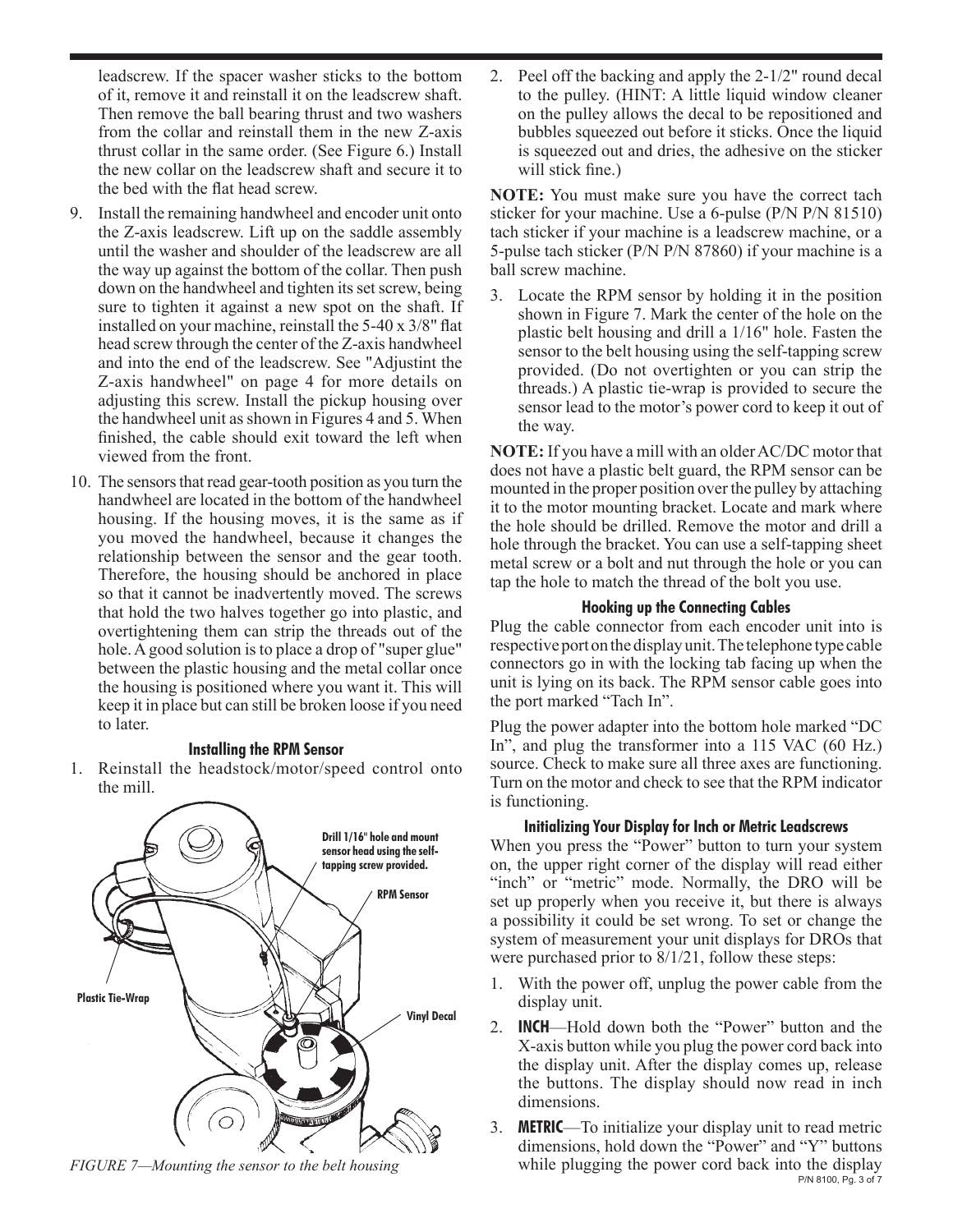unit. Once initialized, the unit will always read in your chosen system of measurement each time it is turned on unless you change it.

The only difference between the inch and metric packages is the number of divisions engraved into the handwheels. The electronics package is the same for either and can be set to read in either measurement system depending on the leadscrews of the machine on which it is installed.

**NOTE:** Before you choose a mode, the mode must be for the actual leadscrew or ball screw that is on your machine.

For example, if you have an Inch leadscrew on your machine, you cannot use modes 2,3,5, or 6. You can only use modes 1 or 4. The DRO software calculations (and display) are based on the actual screw that is on your machine.

## **NOTICE! On DROs sold before 8/1/21, the display does not convert dimensions from inch to metric!**

The DRO reads rotary handwheel movement and converts it to a linear dimension based on a formula assuming a certain leadscrew thread pitch.The DRO must be set to agree with the leadscrews installed on your machine to provide accurate measurements.

# **2021 DRO Mode Settings**

We upgraded our DRO chip in 2021 in order to use the DRO with our metric ball screw machines. We also made a few other upgrades based on our customer feedback. This new DRO system will offer the two original settings, Modes 1 and 2.

- **Mode 1** for use on an inch leadscrew machine with an inch display
- Mode 2 for use on a metric machine with a metric display.

Modes 3 through 6 are in addition to the original settings.

- **Mode 3** is used for our ball screw machine with an inch display.
- Mode 4 is used for an inch Leadscrew machine with a metric display.
- **Mode 5** is used for a metric Leadscrew machine with an inch display.
- **Mode 6** is used for our ball screw machine with a metric display.

The chart in Figure 8 shows all six modes along with the "Key Combinations" to use to activate each mode. The initializing steps to activate Modes #1 and #2 are the same as the original DRO instructions noted above for Inch and Metric. To Initialize modes 3–6, use the same steps of holding down the POWER ON button along with the additional keys shown on the chart. Watch the display screen when the DRO powers on to make sure that the "power up display" that shows on the screen is correct. For example, if you are initializing Mode #5, you hold down the Power button along with the Y and Z buttons. When the display comes on, the display should show "M1INT6," then the DRO display will come on.

**NOTE:** For more detailed information on setting up the modes for DRO, please see the *DRO Mode Instructions* [https://sherline.com/wp-content/uploads/2021/07/dro\\_](https://sherline.com/wp-content/uploads/2021/07/dro_mode_inst.pdf) [mode\\_inst.pdf](https://sherline.com/wp-content/uploads/2021/07/dro_mode_inst.pdf)

| Mode                | Kev<br><b>Combination</b>   | Leadscrew<br>Pitch | <b>Displayed</b><br><b>Units</b> | Example<br>Display | <b>Position</b><br><b>Resolution</b> | Backlash<br><b>Entry Units</b> | Power Up<br>Display | <b>Notes</b>                                                      |
|---------------------|-----------------------------|--------------------|----------------------------------|--------------------|--------------------------------------|--------------------------------|---------------------|-------------------------------------------------------------------|
| 1                   | $ON + X$                    | $.05"$ /Turn       | Inch                             | $+1.0055$          | .0005"                               | Inch                           | ININT6              | Original Inch Mode for<br>a machine with an inch<br>leadscrew     |
| $\boldsymbol{\eta}$ | $ON + Y$                    | 1 mm/Turn          | Metric                           | $+ 25.41$          | $.01$ mm                             | mm                             | M1MMT6              | Original Metric Mode for<br>a machine with an metric<br>leadscrew |
| $\overline{3}$      | $ON + Z$                    | 2 mm/Turn          | Inch                             | $+0.3937$          | 0.0008"                              | mm                             | <b>M2INT5</b>       | For a Ball Screw machine<br>showing the readout<br>in inches      |
| 4                   | $ON + X + Y$ .05"/Turn      |                    | Metric                           | $+1.0055$          | $.01$ mm                             | Inch                           | INMMT6              | For an Inch Leadscrew<br>machine showing the<br>readout in metric |
| 5                   | $ON + Y + Z \mid 1$ mm/Turn |                    | Inch                             | $+1.0055$          | 0.0004"                              | mm                             | M1INT6              | For a Metric Leadscrew<br>machine showing the<br>readout in inch  |
| 6                   | $ON + X + Z$ 2 mm/Turn      |                    | Metric                           | $+ 25.42$          | $0.02$ mm                            | mm                             | M2MMT5              | For a Ball Screw machine<br>showing the readout<br>in metric      |

*FIGURE 8—See page 6 for a full-size chart.*

# **Setting the Backlash Compensation Values**

To set backlash compensation for each axis, you must first measure to determine what the backlash is. Use a dial indicator to determine how far the handwheel on each axis rotates before the table starts to move. (If this amount is excessive, see your instruction manual for instructions on setting backlash. It should ideally be in the .003" to .005" range.) Once the amount is determined, the backlash is compensated for by setting it into the display unit's memory.

To set the measurement system to correspond to your machine's leadscrews, complete the following steps for each axis:

- 1. Turn the handwheel for each axis one full turn clockwise. This assures that the software starts the backlash compensation at the proper initial point.
- 2. Hold down the "Power" button for longer than a second until the display changes.
- 3. Now you can set in the backlash for each axis by pushing the button for that axis. Each time the button is depressed, .0005" (or .01 mm on metric units) is added to the reading. Set in the amount of backlash you measured previously for each axis. Amounts up to .015" (.50 mm) can be set. (Note: You cannot cycle backwards to a lower number. If you go past your desired setting you must continue pushing the button until the reading passes .015" or .50 mm and returns to zero. Then start over.)
- 4. Once the backlash for all three axes is set, briefly push the "Power" button again to return the display to its normal reading. The backlash setting can be checked or changed at any time by holding the power button until the display changes. The amount can then be reset as described in instruction number 3 above. Once set, backlash settings are held in a special memory chip even if the unit is turned off and unplugged. They remain until you change them.

## **Adjusting the Z-axis Handwheel Screw**

P/N 8100, Pg. 4 of 7 To adjust tension on the screw, first remove all Z-axis backlash in the conventional manner by lifting the motor/ speed control unit by hand while tightening the handwheel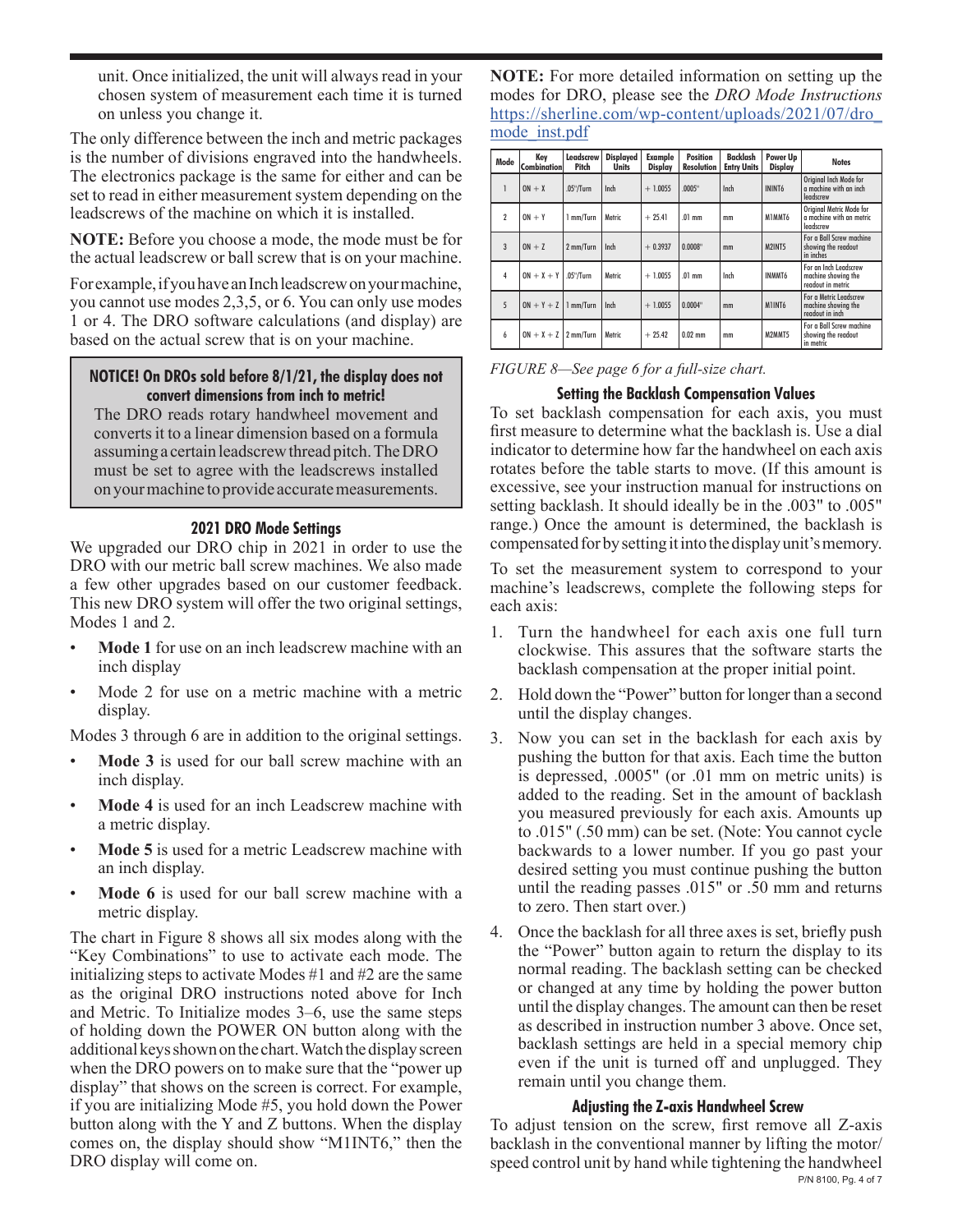set screw on a "fresh" quadrant of the leadscrew to avoid picking up any previous indentations. Once adjusted, tighten the center screw\* only until it is "finger tight". Use a very small amount of Loc-tite® on the end of the screw to keep it in place. (Do not coat the threads or the screw may become impossible to remove.) Overtightening the screw will cause the handwheel to become hard to turn. The purpose of the screw is not to adjust backlash, but rather to keep it from increasing once it is properly adjusted. Do not try to use the screw to pull out additional backlash. The small 5-40 threads are not strong enough for this task.

\***NOTE:** If installing the Z-axis DRO handwheel on an older machine that does not have a 5-40 hole in the end of the leadscrew this screw is not used.

### **Tach Readout**

In addition to the mode selections, the tach readout is also different for our leadscrew machines and our ball screw machines.

The leadscrew machines have a tach sticker that goes on the headstock pulley. This is the tach sticker that comes with the DRO. This tach sticker is a 6-pulse tach sticker. If you have a leadscrew machine, use the 6-pulse tach sticker.

The ball screw machines come with the MASSO 5-pulse tach sticker. This 5-pulse tach sticker is what the optical encoder uses with the MASSO controller. Use the 5-pulse tach sticker on the ball screw machine. When you set your DRO to Mode 3 or Mode 6, the software is set up to read the 5-pulse tach sticker.

You can also change the "Tach Pulse Number" on the DRO to match either a 5 or 6-pulse tach sticker on your machine.

To do this, follow the previous instructions to set the DRO to your machine and desired readout setting.

Then follow the instructions below to change the tach pulse setting:

- 1. Disconnect the DC power from the DRO box.
- 2. Simultaneously hold down the Power, X, Y, and Z buttons, and reconnect the DC power. This is accomplished easiest by using your forefinger to hold down the X, Y, and Z buttons, and your pointer finger to hold down the Power button.
- 3. When the DRO display screen comes on the "T6" should change to a "T5" in this case.

**NOTE:** If you have a ball screw machine, and you are using a controller other than our MASSO controller, you will need to request the 5-pulse tach sticker (P/N 87860) for the DRO tach readout to be correct.

### **A Few More Tips**

When in use, shield the unit from chips so they don't accumulate around the telephone jack connections on the side. Do not use an air hose to clean the unit.

A metal stand is included with your DRO so you can stand the unit up on your workbench. This makes it easier to read while you work. If you wish to secure the box to the stand, a piece of double-sided foam tape or hook-and-loop (Velcro®) tape are good methods.

### **Reversing the Direction of the Reading on the X-axis**

The X-axis readout is designed to read negative numbers when the handwheel is turned in the clockwise direction and positive when turned counter-clockwise. Should you wish to change your readout so that it uses a standard x-y plot, you can do so by switching two of the four wires coming from the encoder for the X-axis.

To do so, unplug the X-axis cable from the readout box. Remove the four screws that secure the lower housing to the upper housing and then remove the encoder halves from the handwheel. On the bottom of the half with the encoder is a cover plate secured by three screws. Remove these screws and the cover plate. This will expose the soldered connections for the four wires coming from the encoder. To reverse the direction of the readout, unsolder the green and black wires. Reverse their position and re-solder to the encoder leads. Reinstall in reverse order. The diagram in Figure 9 shows the factory locations of the wires before the swap is made.



*FIGURE 9—The drawing on the left shows the encoder housing and wires coming from the plug. The diagram to the right shows a schematic of where each wire is connected. Swapping the black and green wires will change the + (plus) and – (minus) directions of the readout.*

**NOTE:** The wires and solder joints are small and delicate. If you don't have a suitable soldering iron and a little expertise along these lines you may return your encoder housing to the factory and we will make the change for you at no charge. Call first for a return authorization number and instructions on how to return your housing.

### **Getting the Most out of Your DRO**

When using a machine equipped with a digital readout, we find it is best to use either the readout or the handwheels, but not both. If the displayed accuracy of .0005" (.01mm) is satisfactory for the job you are doing, use just the digital readout and disregard the handwheel settings. In cases where you might want to interpolate to a higher degree of accuracy, the markings on the handwheels will allow you to do this.

An example of this would be where you have located the center of a bored hole and then changed the table position. To return the spindle exactly to the hole's center again using the digital readout could leave you a few ten-thousandths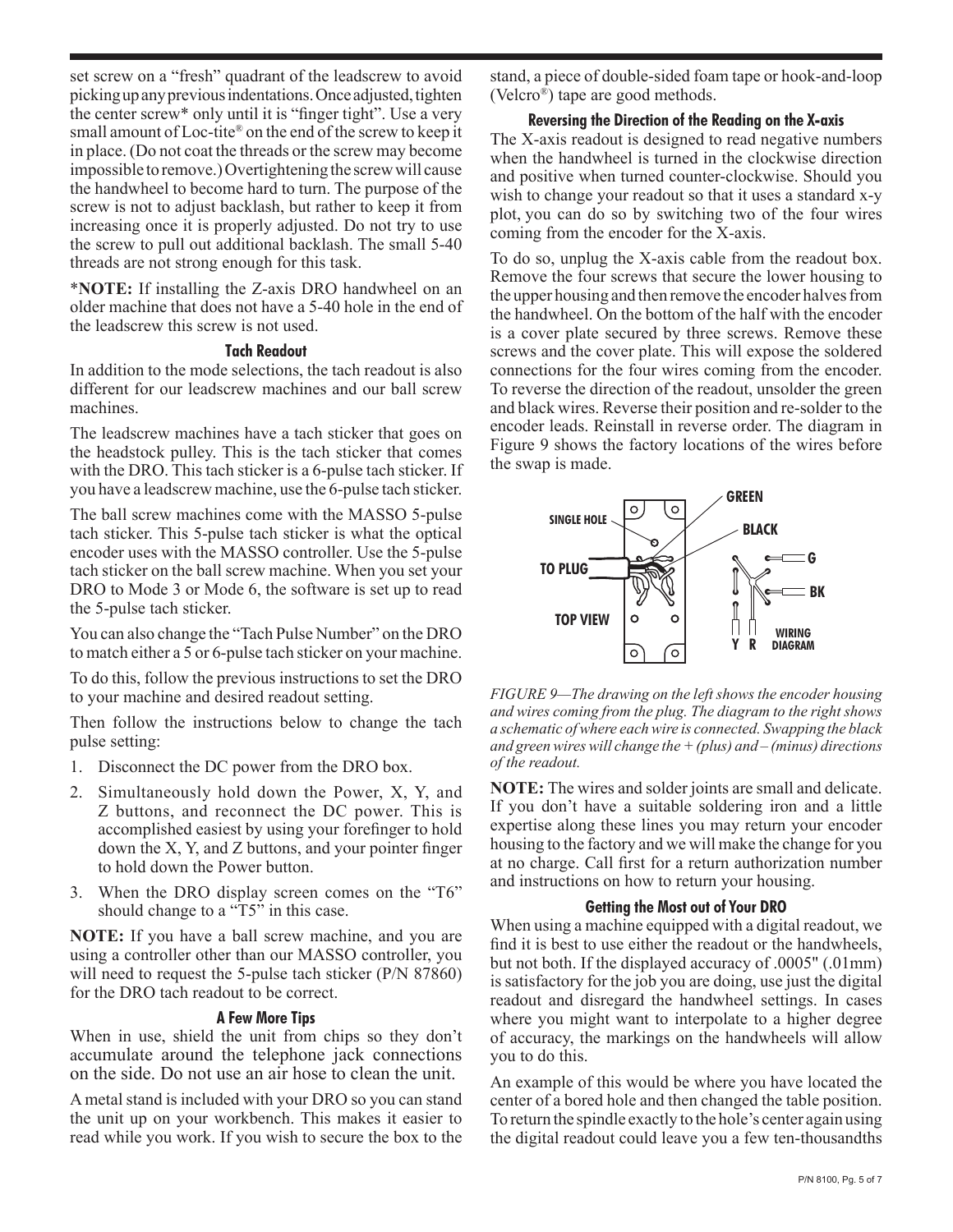off, which may not be acceptable. In this case, you should write down your handwheel settings and direction the handwheel was last turned before moving from the desired location. This will allow you to return to the same spot with great accuracy. The handwheel marks are .001" or .01mm apart. By reading the space between the marks on the handwheel and interpolating your position, you can achieve a high degree of accuracy. Knowing your machine is an important part of achieving this kind of accuracy, and as you get more familiar with your machine, your accuracy will continue to improve.

Sherline's DRO brings modern machine shop technology down to tabletop size and makes your Sherline tools easier and more fun to use. We think you will find the digital readout to be a great addition to your Sherline machine shop.

Thank you, Sherline Products Inc.

| Mode           | Key<br>Combination       | <b>Leadscrew</b><br><b>Pitch</b> | <b>Displayed</b><br><b>Units</b> | <b>Example</b><br><b>Display</b> | <b>Position</b><br><b>Resolution</b> | <b>Backlash</b><br><b>Entry Units</b> | Power Up<br><b>Display</b> | <b>Notes</b>                                                      |
|----------------|--------------------------|----------------------------------|----------------------------------|----------------------------------|--------------------------------------|---------------------------------------|----------------------------|-------------------------------------------------------------------|
| 1              | $ON + X$                 | .05"/Turn                        | Inch                             | $+ 1.0055$                       | .0005"                               | <b>Inch</b>                           | <b>ININT6</b>              | Original Inch Mode for<br>a machine with an inch<br>leadscrew     |
| $\overline{2}$ | $ON + Y$                 | 1 mm/Turn                        | Metric                           | $+25.41$                         | $.01$ mm                             | mm                                    | M1MMT6                     | Original Metric Mode for<br>a machine with an metric<br>leadscrew |
| 3              | $ON + Z$                 | 2 mm/Turn                        | Inch                             | $+0.3937$                        | 0.0008"                              | mm                                    | M2INT5                     | For a Ball Screw machine<br>showing the readout in<br>inches      |
| 4              | $ON + X + Y$ .05"/Turn   |                                  | Metric                           | $+ 1.0055$                       | $.01$ mm                             | Inch                                  | <b>INMMT6</b>              | For an Inch Leadscrew<br>machine showing the<br>readout in metric |
| 5              | $ON + Y + Z$   1 mm/Turn |                                  | Inch                             | $+ 1.0055$                       | 0.0004"                              | mm                                    | MINT <sub>6</sub>          | For a Metric Leadscrew<br>machine showing the<br>readout in inch  |
| 6              | $ON + X + Z$ 2 mm/Turn   |                                  | Metric                           | $+25.42$                         | $0.02$ mm                            | mm                                    | M2MMT5                     | For a Ball Screw machine<br>showing the readout in<br>metric      |

# **2021 DRO Mode Settings**

**NOTE:** For more detailed information on setting up the modes for DRO, please see the *DRO Mode Instructions* [https://sherline.com/wp-content/uploads/2021/07/dro\\_mode\\_inst.pdf](https://sherline.com/wp-content/uploads/2021/07/dro_mode_inst.pdf)